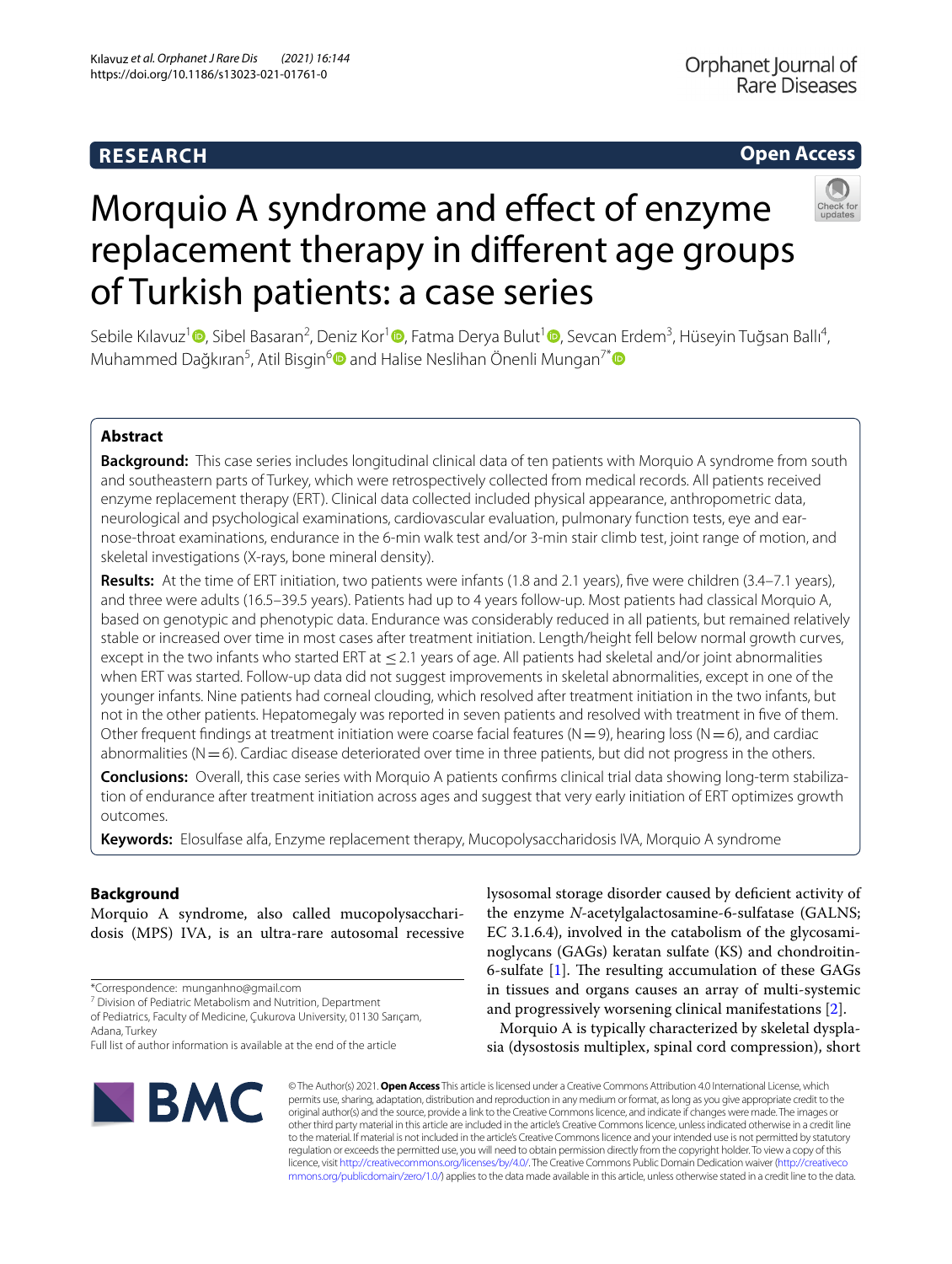trunk dwarfsm, joint abnormalities, impaired respiratory function, cardiac abnormalities, impaired vision, hearing loss, hepatomegaly, and a reduced lifespan [\[3](#page-8-2)[–6](#page-8-3)]. Clinical manifestations and progression rates difer considerably between patients. Onset of disease symptoms can vary from prior to 1 year of age in severely afected (classical) patients to the second decade of life in less severely afected (non-classical) patients [\[1\]](#page-8-0).

Therapeutic options for Morquio A syndrome include palliative symptom management and systemic therapies [\[7\]](#page-8-4). First-line therapy is elosulfase alfa, an enzyme replacement therapy (ERT), provided weekly (at 2 mg/ kg) via intravenous infusions  $[8]$  $[8]$ . This therapy was developed to help correct the enzyme defciency and restore cell function of Morquio A patients  $[9]$  $[9]$ . The pivotal phase 3 clinical trial of elosulfase alfa (MOR-004), including 176 patients  $\geq$  5 years of age, and its long-term extension (MOR-005) showed a statistically signifcant improvement in the distance walked in the 6-min walk test (6MWT), a rapid and sustained reduction in urine KS (uKS), and sustained numerical improvements in pulmonary function measures and activities of daily living after 120 weeks of treatment  $[8, 10-12]$  $[8, 10-12]$  $[8, 10-12]$  $[8, 10-12]$ . Elosulfase alfa was generally well tolerated, with most drug-related adverse events being mild or moderate infusion-associated reactions [\[8](#page-9-0), [10\]](#page-9-2).

In Turkey, elosulfase alfa has been reimbursed since May 7, 2015 for patients >60 months of age diagnosed with Morquio A by enzyme or mutation analysis, who can walk independently. On September 23, 2017, patients <60 months of age and diagnosed by enzyme or mutation analysis also became eligible for reimbursement. To date, the Turkish Morquio A population and the impact of ERT on these patients have not been well defned.

# **Methods**

#### **Aims**

The aims of reporting these cases were to better characterize the phenotypic and genotypic features of a small group of Turkish Morquio A patients, and to describe the clinical outcomes of these patients after initiating ERT at diferent ages in real-life clinical practice.

#### **Study design and participants**

Clinical data of ten patients with a confrmed diagnosis of Morquio A syndrome who were followed up at the Çukurova University Balcalı Hospital in Adana, Turkey were retrospectively collected by a local clinical research officer from the patients' medical records after ethical committee approval. Patients were selected as representatives of diferent age groups; and availability of clinical data was the second most important selection criterion. Clinical data that were collected included physical appearance, anthropometric data, neurological and mental/psychological examinations (Denver Developmental Screening Test II [up to age 6 years], Stanford-Binet test [children≥2 years], Wechsler Intelligence Scale for Children Revised [WISC-R, 6–16 years], Wechsler Adult Intelligence Scale [WAIS, >16 years]), cardiovascular evaluation, pulmonary function tests, eye and ear-nosethroat (ENT) examinations, endurance in the 6MWT and/or 3-min stair climb test (3MSCT) depending on age, joint range of motion, and skeletal investigations (X-rays, bone mineral density). All patients (and/or their parents) provided informed consent to publish clinical data of this case series.

#### **Statistical analysis**

All data are presented descriptively and compared with normative data, where relevant and available. Z-scores (indicating how many standard deviation [SDs] a value deviates from the mean) were calculated for anthropometric data (length/height and weight).

#### **Results**

#### **Demographics and patient characteristics**

The case series included two infants (cases 1 and 2) aged 1.8 and 2.1 years, fve children (cases 3–7) aged 3.4 to 7.1 years, and three adults (cases 8–10) aged 16.5 to 39.5 years at initiation of ERT (Tabl[e1](#page-2-0)). Consanguinity data showed that in all cases the patients' parents were either frst degree cousins (cases 1, 2, 4, 7, and 9), second degree cousins (cases 3, 5, 6 and 8) or distant relatives (case 10). Five patients (cases 1, 2, 3, 6, and 9) had a sibling with Morquio A syndrome.

Data were collected between August 2008 and July 2020. The number of visits at which data were collected ranged from seven (subject 4) to 22 (subject 7), but not all assessments were performed at each visit. All patients had at least one visit per year since ERT was initiated.

#### **Infusion details**

All patients received elosulfase alfa at 2 mg/kg/week. Eight patients did not miss any planned infusions, with exception of two or three recent infusions due to the COVID-19 pandemic. Case 6 missed six infusions due to hypersensitivity reactions. Case 9 missed one or two infusions per month in a 1-year period after the last follow-up visit due to familial problems, but resumed treatment thereafter.

None of the patients, except case 6, had anaphylactic reactions to ERT. After the 16th weekly infusion, case 6 presented with vomiting, nausea, hypotension, urticaria on the trunk, and angioedema on the eyelids, which developed in approximately 90 min. A skin prick test was performed and confrmed a strong IgE-dependent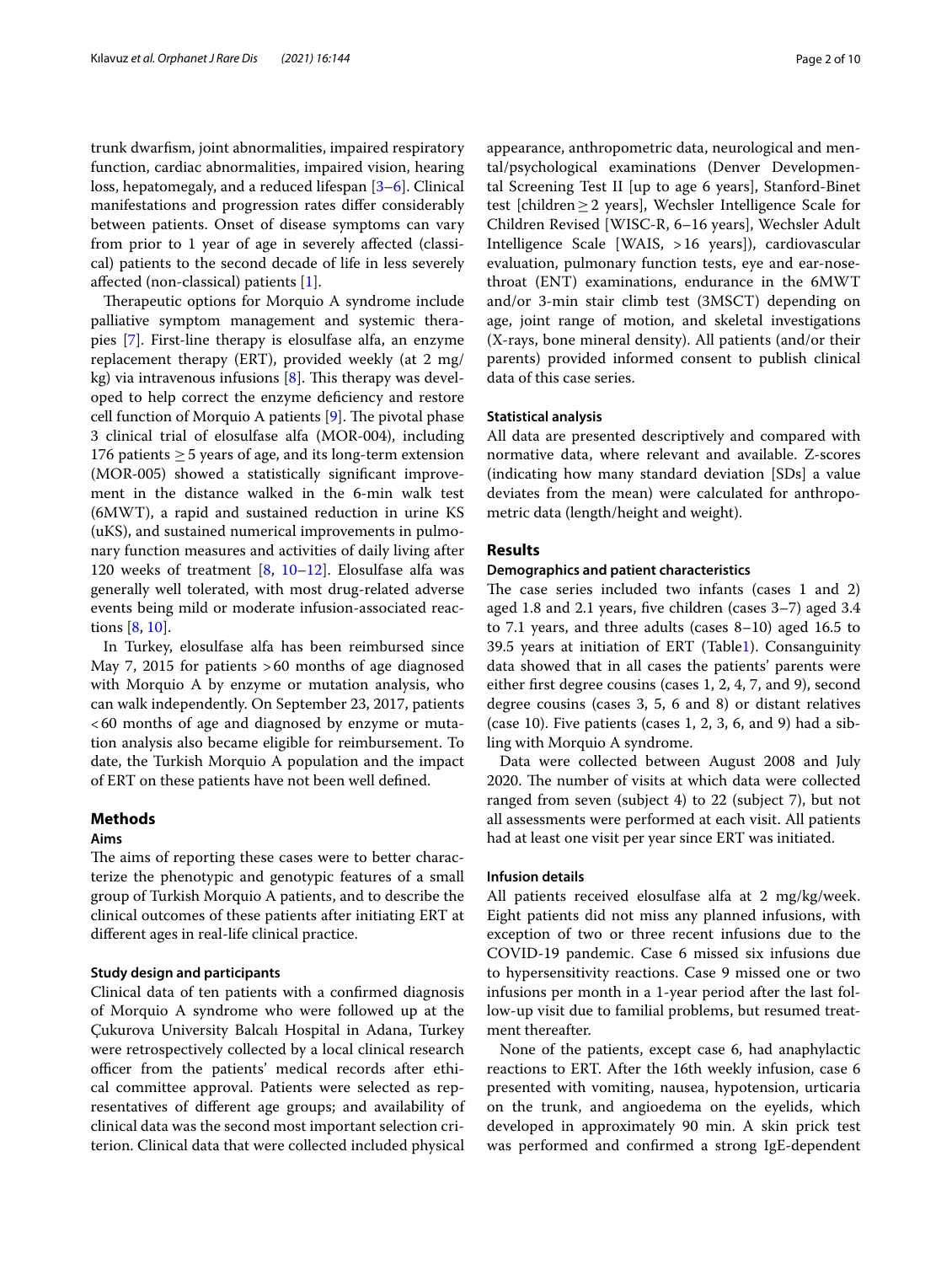| Patient        | Sex | Consanguinity<br>of parents | Age at first<br>symptoms<br>(years) | Age at diagnosis<br>(years) | Age at<br>initiation<br>of ERT<br>(years) | Duration<br>of ERT<br>(years) | Current<br>age<br>(years) | Enzyme<br>level<br>nmol/<br>mg/17 h<br>$(45 - 240)^a$ | Mutation                            |
|----------------|-----|-----------------------------|-------------------------------------|-----------------------------|-------------------------------------------|-------------------------------|---------------------------|-------------------------------------------------------|-------------------------------------|
|                | M   | Yes                         |                                     | 0.04 (2 weeks) <sup>b</sup> | 1.8                                       | 2.5                           | 4.2                       | 13                                                    | Homozygous: c.535 C > T (p. P179S)  |
| 2              | M   | Yes                         | 1.1                                 | 1.5                         | 2.1                                       | 4.2                           | 6.3                       | $\mathbf{0}$                                          | Homozygous: $c.421 T > A$ (p.V141R) |
| 3              |     | Yes                         | 2                                   | 3.2                         | 3.4                                       | 2.2                           | 5.6                       | 12                                                    | Homozygous: c.107 T > G (p.L36P)    |
| $\overline{4}$ |     | Yes                         | 2.5                                 | 3.7                         | 4.0                                       | 2.9                           | 6.9                       | 0.1                                                   | Homozygous: c.268C >T (p.R90W)      |
| 5              |     | Yes                         | 2.8                                 | 4.9                         | 5.2                                       | 2.8                           | 8.0                       | 0.1                                                   | Homozygous: $c.922 T>C$ (p.C308R)   |
| 6              | M   | Yes                         | 1.9                                 | 3.8                         | $5.2^c$                                   | 3.0                           | 8.2                       | 18.8                                                  | Homozygous: $c.655A > T$ (p.R219X)  |
| 7              |     | Yes                         | 1.5                                 | 5.4                         | 7.1                                       | 4.6                           | 11.7                      | 13                                                    | Homozygous: $c.421 T > A$ (p.W141R) |
| 8              |     | Yes                         | 3                                   | 16.1                        | 16.5                                      | 4.4                           | 20.9                      | $\mathbf{0}$                                          | Homozygous: $c.922 T>C$ (p.C308R)   |
| 9              | M   | Yes                         | 7                                   | 15.6                        | 16.6                                      | 4.5 <sup>d</sup>              | 21.1                      | 26                                                    | Homozygous: c.1417C > T (p.Q473X)   |
| 10             |     | Yes                         | 0.8                                 | 5.9                         | 39.5                                      | 4.7                           | 44.2                      | $\mathbf{0}$                                          | Homozygous: c.1348G > A (p.E450K)   |

<span id="page-2-0"></span>**Table 1** Patient demographics and baseline characteristics

 $^{\text{a}}$  Determined before initiation of ERT;  $^{\text{b}}$ Treatment of case 1 started late because the family could not be reached; <sup>c</sup>Case 6 was diagnosed in a different center, and his treatment was initially delayed due to hypersensitivity reactions; <sup>d</sup>Case 9 was not compliant to the weekly treatment; he discontinued treatment many times; ERT: enzyme replacement therapy; F: female; M: male; NA: not available

allergic reaction. A desensitization protocol was initiated. During the frst day of desensitization, hypotension occurred, and ERT was discontinued for 1 month on the parents' request. Desensitization was resumed successfully after 1 month without further incidents. The patient is currently (after a 1-year protocol) being treated with 4-h infusions without any premedication.

#### **Diagnosis**

Ages at diagnosis ranged from 2 weeks in case 1 to 16.1 years in case 8 (Table [1\)](#page-2-0). Cases 1 and 2 were diagnosed with Morquio A syndrome before the onset of symptoms, due to sibling history (older sibling previously diagnosed with the disease). In the other patients, frst symptoms of Morquio A syndrome observed by the parents were pectus carinatum (cases 3, 4 and 7), scoliosis (case 4), kyphoscoliosis (case 6), and growth retardation (cases 5, 8, 9, and 10). Patients were referred for diagnosis by a pediatrician (cases 3, 5, 7, 8, 9) or by an orthopedic surgeon (cases 4, 6, and 10). All patients had homozygous mutations in the *GALNS* gene (Table [1](#page-2-0)). All mutations were previously defned as likely pathogenic or pathogenic.

#### **Clinical fndings before initiation of ERT**

Table [2](#page-3-0) summarizes clinical data collected during physical and clinical examinations before treatment initiation. All patients had at least some joint and skeletal abnormalities at the time ERT was started. Other frequent observations were recurrent respiratory infections  $(N=10)$ , corneal clouding  $(N=9)$ , coarse facial features  $(N=9)$ , hearing loss  $(N=6)$ , hepato(spleno)megaly  $(N=6)$ , and cardiac abnormalities  $(N=6)$ . It should be noted that some clinical manifestations may have been missed due to the young age of the patient (e.g. inability to perform a visual acuity test) or a test not being performed before or at treatment initiation. For case 7, physical examination data reported at 0.3 years after treatment initiation are included since no earlier data were available, as ERT was started in a diferent center.

#### **Endurance**

All reported 6MWT distances were considerably below normal values (i.e. below the mean 6MWT distance in healthy children at 4 years of age, which is 383 m) [\[13](#page-9-4)], but remained relatively stable or increased over time in most patients (Fig. [1a](#page-6-0), b). 6MWT data at initiation of ERT (baseline) were available for three children (cases 4, 5 and 7) and all adults (cases 8–10). Cases 4, 5, 7, 8 and 10 showed increases in walking distance from baseline to last follow-up (case 4: from 150 to 245 m after 2.1 years; case 5: from 210 to 300 m after 1.7 years; case 7: from 150 to 250 m after 3.9 years; case 8: from 198 to 225 m after 3 years; case 10 from 42 to 110 m after 1.8 years). Case 9 had stable results in the frst 2 years and a decline at 3 years (from 66 to 33 m after 3 years). This patient also required rest and support to perform the endurance tests. It should be noted that case 9 was diagnosed at 16.6 years old and he was not compliant to the weekly treatment (discontinued treatment many times).

3MSCT results fuctuated considerably over time in the children, but increased between the frst and the last measurement in all of them (Fig. [1](#page-6-0)c, d); 3MSCT results of the adults were relatively stable. Baseline 3MSCT data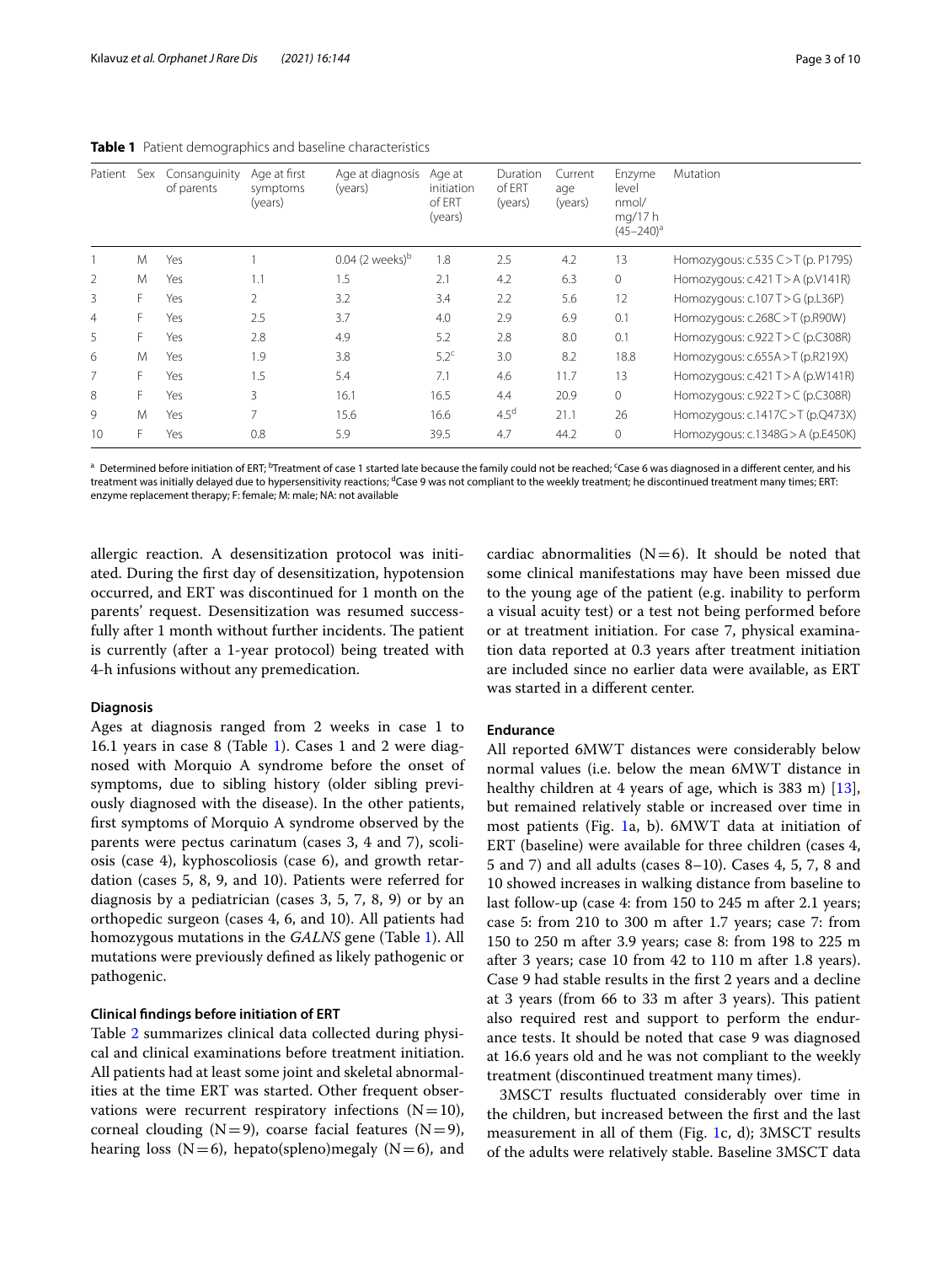|                  |                  |                                            | Table 2 Clinical findings before or at initiation of enzyme replacement therapy <sup>a</sup>                                                                                                  |                          |                                |                                                                                                |                                                                                                                                                   |
|------------------|------------------|--------------------------------------------|-----------------------------------------------------------------------------------------------------------------------------------------------------------------------------------------------|--------------------------|--------------------------------|------------------------------------------------------------------------------------------------|---------------------------------------------------------------------------------------------------------------------------------------------------|
| Gase             | Corneal clouding | Hearing loss                               | Joint/skeletal abnormalities                                                                                                                                                                  | Coarse face              | Abdominal abnormalities        | Cardiovascular disease                                                                         | Other                                                                                                                                             |
|                  | Yes (mild)       | $\stackrel{\circ}{\geq}$                   | hip dysplasia, enlarged head,<br>dysostosis multiplex, pectus<br>shoulder stiffness,<br>carinatum<br>Wrist laxity,                                                                            | $\geq$                   | Hepatomegaly, umbilical hernia | $\stackrel{\circ}{\geq}$                                                                       | Hypospadias, recurrent respiratory<br>infections, CTS                                                                                             |
| $\sim$           | Yes              | Conductive type C                          | carinatum, increased lumbar lor-<br>Wrist laxity, genu valgum, pectus<br>dosis, mild kyphosis, dysostosis<br>multiplex                                                                        | Yes (mild)               | $\stackrel{\circ}{\geq}$       | $\frac{1}{2}$                                                                                  | Recurrent respiratory infections,<br>tonsillar hypertrophy                                                                                        |
| 3                | $\frac{1}{2}$    | $\frac{1}{2}$                              | pectus carinatum, minimal lumbar<br>scoliosis, dysostosis multiplex<br>genu valgum,<br>hip dysplasia,<br>Wrist laxity,                                                                        | Yes (mild)               | $\frac{1}{2}$                  | $\frac{1}{2}$                                                                                  | Recurrent respiratory infections,<br>tonsillar hypertrophy                                                                                        |
| 4                | Yes (minimal)    | Conductive                                 | kyphosis, scoliosis, genu valgum<br>Wrist laxity, elbow stiffness, mild<br>pectus carinatum, dysostosis<br>multiplex                                                                          | Yes (mild)               | Hepatosplenomegaly             | Mild mitral insufficiency                                                                      | Recurrent pulmonary infections                                                                                                                    |
| $\mathsf{L}\cap$ | Yes (mild)       | ₹                                          | genu valgum, pectus carinatum,<br>Mild wrist laxity, hip dysplasia,<br>mild kyphosis, dysostosis<br>multiplex                                                                                 | Yes (mild)               | Hepatomegaly, umbilical hernia | Mitral valve thickening, mild<br>mitral/aortic insufficiency                                   | and tonsillar hypertrophy, fecal<br>Recurrent respiratory infections,<br>obstruction due to adenoid<br>CTS, moderate upper airway<br>incontinence |
| $\circ$          | Yes (minimal)    | Conductive type B & C<br>and sensorineural | genu valgum, pectus carinatum,<br>mild kyphoscoliosis, dysostosis<br>mild joint stiffness,<br>multiplex<br>Wrist laxity,                                                                      | Yes (mild)               | Hepatomegaly, umbilical hernia | Mitral/aortic valve thickening, mild<br>mitral insufficiency, respiratory<br>sinus arrhythmia, | VA right eye 5/10, adenoid/tonsillar<br>Recurrent respiratory infections,<br>hypertrophy                                                          |
|                  | Yes              | $\frac{1}{2}$                              | kyphosis, dysostosis multiplex<br>Wrist laxity, joint stiffness, genu<br>valgum, pectus carinatum,                                                                                            | Yes (moderate)           | $\frac{1}{2}$                  | $\frac{1}{2}$                                                                                  | adenoid/tonsillar hypertrophy<br>VA 8/10 both eyes, papilledema,<br>Recurrent respiratory infections,                                             |
| $\infty$         | Yes (mild)       | Conductive type B & C                      | carinatum, mild kyphosis, thora-<br>ankle deformities, mild pectus<br>scoliosis, dysostosis<br>mild joint stiffness,<br>genu valgum, hip dysplasia,<br>columbar<br>multiplex<br>Wrist laxity, | Yes (Moderate)           | Hepatomegaly                   | Mild aortic and mitral insufficiency                                                           | Recurrent respiratory infections,<br>adenoid/tonsillar hypertrophy                                                                                |
| Ò                | Yes (mild)       | Sensorineural                              | excavatum, kyphoscoliosis, genu<br>valgum, bilateral patellar disloca-<br>Wrist laxity, joint stiffness, pectus<br>tion, dysostosis multiplex                                                 | (Moderate-Severe)<br>Yes | Hepatosplenomegaly             | Aortic insufficiency, mild aortic<br>stenosis, mild mitral insuffi-<br>ciency                  | Recurrent respiratory infections,<br>adenoid/tonsillar hypertrophy,<br>muscle weakness                                                            |
| $\supseteq$      | Yes (mild)       | Sensorineural                              | tum, thoracolumbar scoliosis,<br>genu valgum, pectus excava-<br>Wrist laxity, mild joint stiffness,<br>dysostosis multiplex                                                                   | Yes (mild)               | Hepatomegaly                   | Mild mitral insufficiency                                                                      | Recurrent respiratory infections,<br>adenoid/tonsillar hypertrophy                                                                                |

<span id="page-3-0"></span>Table 2 Clinical findings before or at initiation of enzyme replacement therapy<sup>a</sup>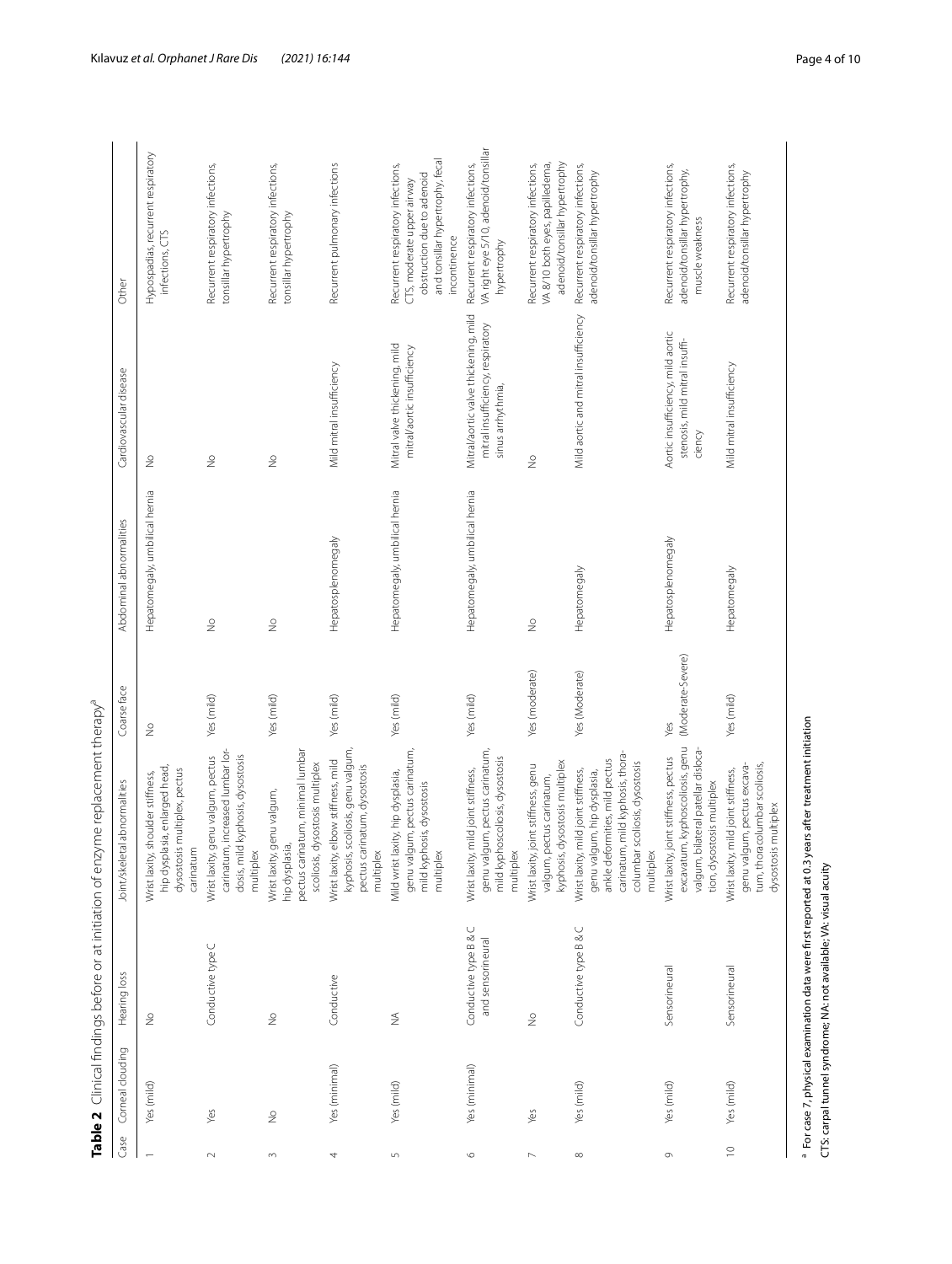were available for cases 4, 5, 8 and 10. All these patients showed at least some improvement from baseline to last follow-up, except case 8 who showed a minor decline.

Endurance data of cases 1 and 3 are not included in Fig. [1](#page-6-0) as both patients had only one measurement, or two measurements with very short interval and no pre-ERT baseline. Results at last follow-up were 265 m in the 6MWT and 36.7 stairs/min in the 3MSCT for case 1 (at 3.7 years of age) and 125 m and 16 stairs/min, respectively, at 4.6 years of age for case 3.

#### **Anthropometrics**

Height/length and weight data were available for all cases (Additional fle [1\)](#page-8-5). Data before treatment initiation were reported for all cases, except case 9.

Among the infants, who both started ERT around 2 years of age, case 1 had a length within 2 standard deviations of Centers for Disease Control and Prevention (CDC) reference curves at treatment initiation (z-score -0.97), while length was slightly below normal in case 2 (z-score  $-2.06$ ). The older children had baseline height z-scores ranging between −2.56 and −4.97 (Additional fle [1](#page-8-5)). Baseline weight z-scores were below normal (z-score<2) in cases 5 and 6. All three adults (cases 8–10) had very short statures, with standing heights ranging from 99 to 103 cm (z-scores  $-8.5$  to  $-9.7$ ) and weights between 21 and 25 kg (z-scores  $-9.4$  to  $-13.4$ ). All patients >2 years of age, except cases 7, 8 and 9, were overweight at baseline, which means that body mass index (BMI) was above the  $85<sup>th</sup>$  percentile of CDC norms in patients of 2–20 years of age or  $>$  25  $\text{kg/m}^2$  in older patients (Additional fle [1](#page-8-5)).

All infants and children showed increases in length/ height after initiation of ERT (Fig. [2](#page-6-1)). Growth curves of the two infants (cases 1 and 2) appeared to follow CDC reference curves after treatment initiation. Length/ height z-scores slightly increased from  $-0.97$  to  $-0.63$ after 1.5 years of treatment in case 1 and from −2.06 to −1.8 after 3.7 years in case 2. In the children who started ERT after 3 years of age, height increasingly deviated from reference growth curves over time despite treatment, and continued to follow Morquio A population curves (Fig. [2](#page-6-1)) [\[14](#page-9-5)]. All infants and children with followup data, except case 1, had low weight  $(z\text{-}score < -2.0)$ at last follow-up. Follow-up data in adults (cases 8 and 9) showed no increases in height after initiation of ERT and slight increases in weight. BMI remained relatively unchanged in most patients, with exception of case 4, who showed a normalization (from the 94th to the 52th percentile), case 7, who showed a reduction from the 80th to the 29th percentile, and case 9, who changed from the 79th to 90th percentile, after 2 to 4 years of treatment (Additional fle [1\)](#page-8-5).

#### **Skeletal and joint abnormalities**

All patients showed skeletal abnormalities before treatment initiation (Table [2\)](#page-3-0). Frequent fndings were wrist laxity ( $N=10$ ), pectus carinatum or excavatum ( $N=10$ ), genu valgum (knock knees;  $N=9$ ), kyphosis/scoliosis/ kyphoscoliosis ( $N=9$ ), and joint stiffness ( $N=7$ ). Radiology examinations showed dysostosis multiplex in all patients. Although follow-up data were difficult to interpret, they did not suggest meaningful improvements in skeletal abnormalities over time. An exception was case 2, for whom an improvement of kyphosis was reported after 3.7 of 4.2 years of treatment. Follow-up data of the youngest patient (case 1) suggested progression of skeletal abnormalities. This patient showed mild joint stiffness and hyperlaxity and unilateral hip joint dysplasia at initiation of ERT at 1.8 years of age, but developed pectus carinatum, scoliosis and bilateral genu valgum within the next 1.5 years.

Joint range of motion was mainly reported for shoulders, elbows, knees and hips. Case 2 maintained normal joint range of motion over 3.7 years of ERT. All other cases showed joint motion limitations at baseline, including genu valgum (cases 3, 4, 5, 6, 7, 8, 9, 10), and stifness (fexion, extension, or rotation limitations) of the shoulders (cases 1, 6, 8, 10), elbows (cases 3, 4, 7, 9, 10), knees (cases 8, 10), and/or hips (cases  $4, 5, 7, 9, 10$ ). There was no improvement or worsening in joint range of motion over time in any of these patients.

#### **Cardiorespiratory function**

All echocardiographic investigations were performed by the same physician. Three children (cases  $4, 5$ , and  $6$ ) and all three adults (cases  $8-10$ ) had mitral insufficiency before initiating ERT; cases 5, 6, 8, and 9 also had aortic insufficiency or valve thickening (Table [2\)](#page-3-0). Cardiac valve disease resolved in case 6 after 1.8 years of treatment, and remained stable in cases 4 and 5. Case 8 showed mild aortic and mitral insufficiency when ERT was started and severe aortic insufficiency after 2.2 years of treatment. Case 9 had pulmonary hypertension, second-degree aortic insufficiency, mild aortic constriction and mild mitral insufficiency at baseline and at all follow-up examinations. Prophylactic penicillin use was recommended for infective endocarditis. In case 10, echocardiography revealed a diastolic relaxation of the left ventricle with slight mitral insufficiency and an ejection fraction of 72% at treatment initiation and second degree aortic insuffciency, and an ejection fraction of 70% after 2.5 years of treatment. Pulmonary hypertension resolved by last follow-up.

Four patients (cases 1, 2, 3 and 7) initially had normal cardiovascular function. Of those, one (case 7) developed mitral, tricuspid and aortic valve insufficiency after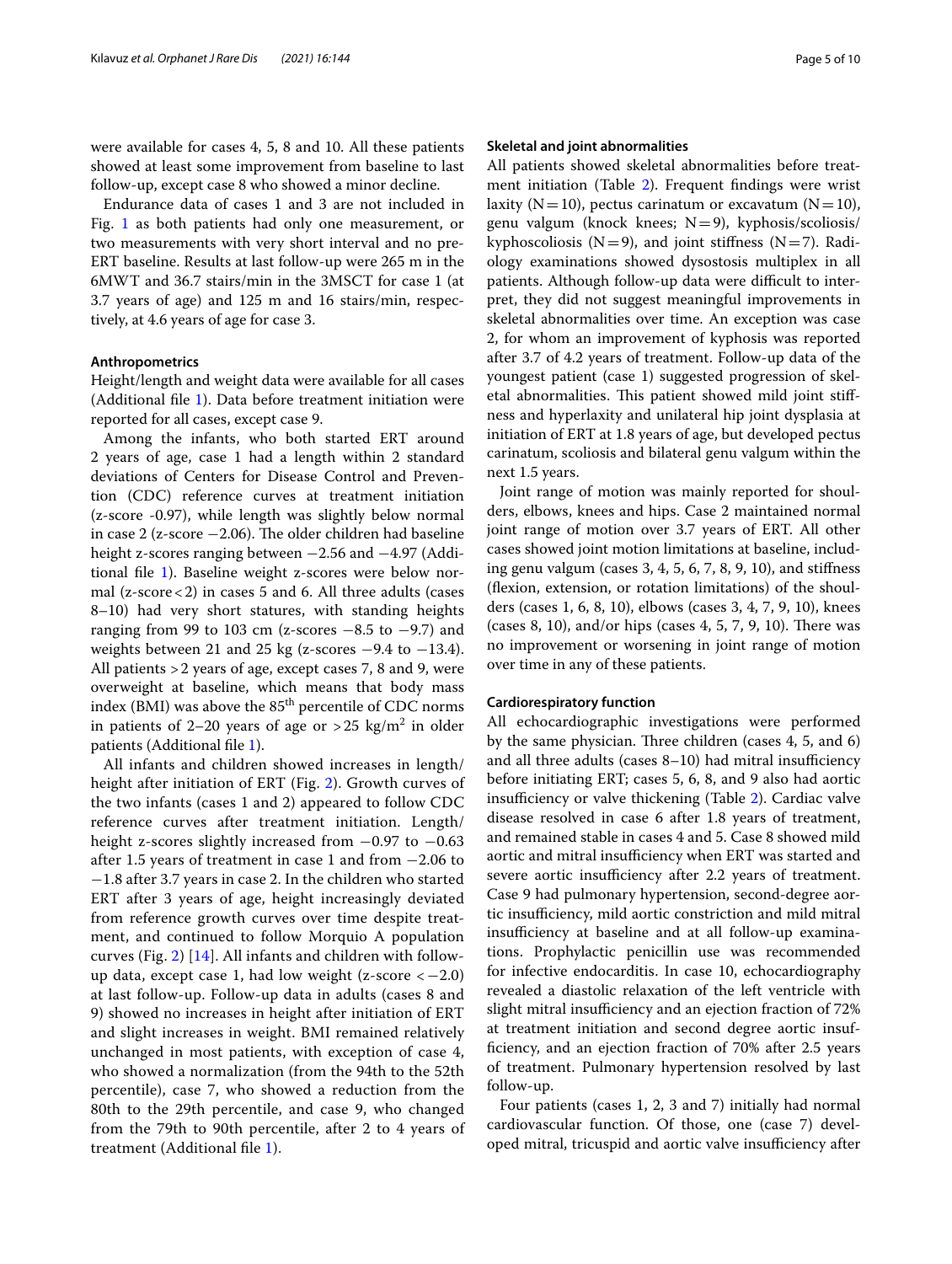2 years on treatment. Cases 1, 2, and 3 kept normal cardiovascular function after 0.8, 3.7, and 1.2 years of ERT, respectively.

Pulmonary function tests were performed at regular intervals after initiating ERT in fve patients (cases 4, 7, 8, 9, and 10) and showed restrictive pulmonary disease in four of them (cases 4, 8, 9, and 10). Restrictive pulmonary disease worsened over time in case 9, but no progression was seen in the other patients.

#### **Ear, nose, throat**

Hearing loss was reported for six patients (Table [2](#page-3-0)). Among these, four were diagnosed with conductive hearing loss (cases 2, 4, 6, and 8), mostly type B (likely due to otitis media) and/or type C (indicating Eustachian tube dysfunction). The two oldest patients (cases 9 and 10) and case 6 had sensorineural hearing loss. In addition, eight patients had upper airway obstruction due to adenoid and/or tonsillar hypertrophy (cases 2, 3, 5, 6, 7, 8, 9, and 10). Related to this, case 5 had ventilation tube insertions and adenoidectomy at 5.7 years of age, case 6 had three ventilation tube insertions and one adenoidectomy before 4 years of age, and case 8 had a tonsillectomy and an adenoidectomy at 16.5 years of age.

Hearing loss in case 8 and 10 remained stable. In case 8, otitis media was reported at 0.4 years after treatment initiation. Cases 6 and 10 started using hearing aids at 8 and 24 years of age, respectively. Follow-up ear/nose and throat investigations were planned, but have not yet been undertaken due to the COVID-19 pandemic.

#### **Vision**

All patients except case 3 had corneal clouding at frst measurement. Cases 6 and 7 also showed reduced visual acuity (Table [2\)](#page-3-0). Five patients had both baseline and follow-up data (cases 1, 2, 6, 8 and 10). Corneal clouding remained present in cases 6, 8, and 10 after around 2 to 3 years of treatment. Cases 1 and 2 had mild corneal clouding before initiation of treatment, which resolved in case 1 after 0.8 years and in case 2 after 3.7 years of treatment. The degree of corneal clouding was subjectively graded by a single physician as mild  $(+)$ , moderate  $(++)$ , or severe  $(++)$ .

#### **Neurological and mental function**

Neurological examination and/or spinal or brain magnetic resonance imaging (MRI) data were available for all patients except case 3, showing abnormalities in cases 1, 4, 5, 6, 7, 8, 9, and 10, and no abnormalities in case 2.

Cranial MRI in case 1 at 3.8 years of age revealed mild dilation of the third ventricle and perivascular spaces at the right frontal lobe. Cervical, thoracic, and lumbar MRI showed enlarged and biconcave vertebral bodies, but a normal spinal cord. In case 4, cranial and spine MRI at 4.6 years of age showed difuse spinal cord compression on vertebral body and gibbus deformities in the lower thoracolumbar region and sacrococcygeal region, as well as craniocervical compression and myelomalacia. Case 5 had a cerebral MRI during a hospitalization for fecal incontinence shortly before initiatioin of ERT (at 5 years of age), showing spinal cord compression at C2 level but a normal cerebellum. An electromyogram (EMG) ruled out tethered cord syndrome. In case 6, spinal stenosis was reported at 2 years and spinal cord compression at 5 years of age (just before ERT was started), but without clinical symptoms. In case 7, spinal stenosis was reported at 8 years of age. In case 8, MRI results at 17 years of age showed spinal cord compression due to kyphosis at the upper thoracic region, and spinal cord compression and myelomalacia at the cranio-cervical region due to a narrow foramen magnum, causing hydrocephaly and some peripheral nervous system symptoms. At 18.6 years of age, a repeat spinal MRI in this patient showed worsening of spinal cord compression at the cranio-cervical region and hydrocephaly, requiring surgical decompression around 19 years. In case 9, a neurological examination at 17 years of age showed reduced muscle strength resulting in poor mobility. Deep tendon refexes in this patient were minimal in the upper extremities and absent in the lower extremities. In case 10, MRI at 32 years of age showed spinal cord compression at the foramen magnum, upper cervical, lower thoracic and lumbar levels. Stenosis at the cranio-cervical junction resulted in myelomalacia. Spinal cord compression progressed over time; at last follow-up (40 year of age), an EMG showed patchy myogenic motor unit potentials, but otherwise no abnormalities.

Denver Developmental Screening Test II data were reported at 2.6 years of age for case 1, at 1.7 years of age for case 2, and at 4.5 years of age for case 3. These showed a delay in fne motor skills, but otherwise no abnormalities in case 1, a delay in language and gross motor skills in case 2, and no abnormalities in case 3. Intelligence quotient, as determined by the Stanford-Binet test in cases 4, 5 and 6, the WISC-R in cases 7, 8 and 9, and the WAIS in case 10, was within normal limits in all children and adults, except case 9, who had cognitive impairment (intelligence quotient [IQ] 52) at 17.2 years of age, which was not considered associated with the diagnosed Morquio A syndrome [[15\]](#page-9-6).

#### **Visceral involvement**

Liver and spleen size were evaluated by physical examination and ultrasonography in all patients. Seven patients were reported to have hepatomegaly at treatment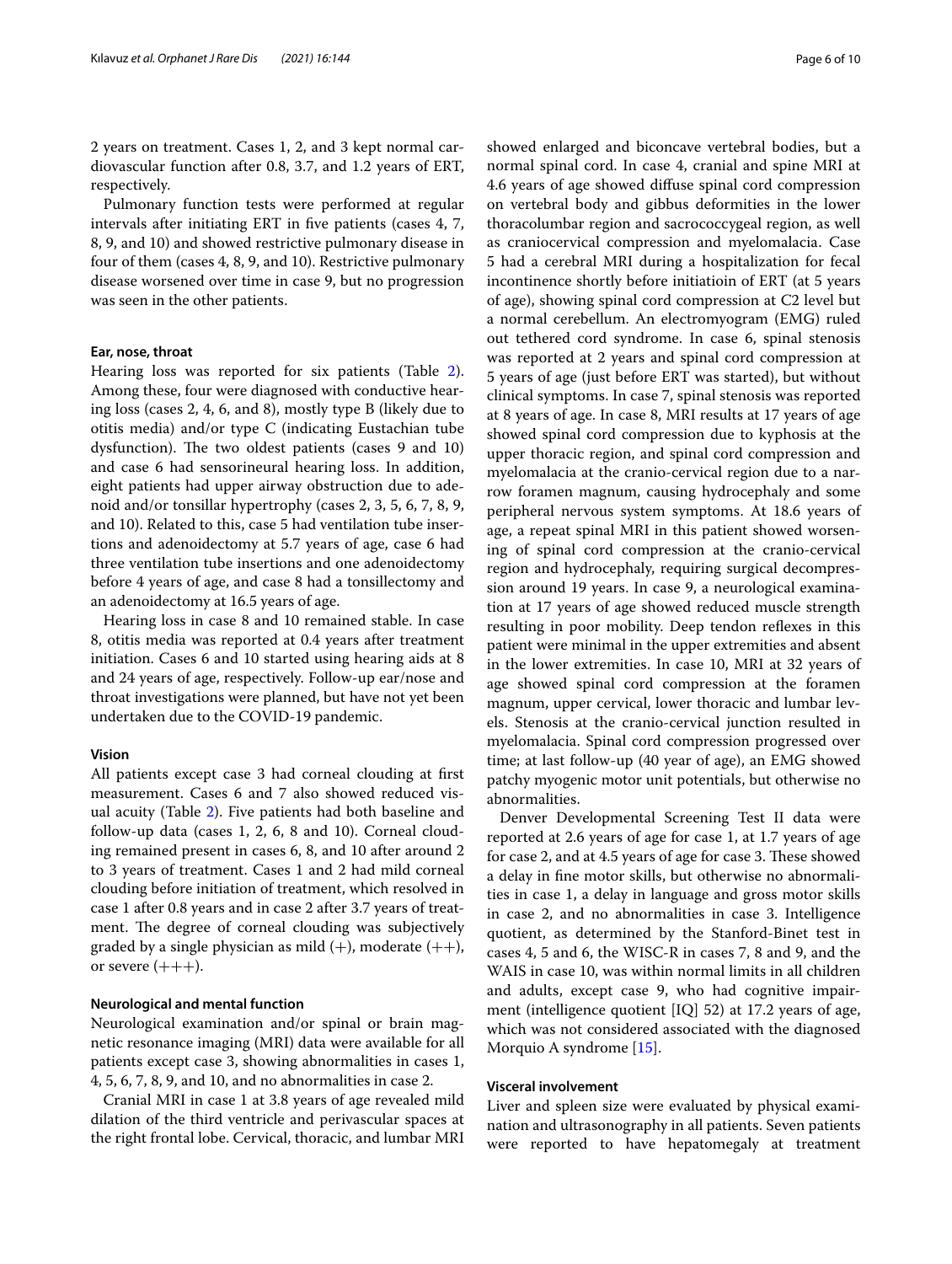

<span id="page-6-0"></span>



<span id="page-6-1"></span>

initiation (cases 1, 4, 5, 6, 8, 9 and 10) (Table [2\)](#page-3-0). Case 9 and case 4 also had an enlarged spleen. Hepatomegaly resolved in cases 1, 4, 8, 9 and 10 at last follow-up, but persisted in cases 5 and 6.

Three patients (cases  $1, 5$ , and  $6$ ) had an umbilical hernia at the time treatment was initiated. For case 5, an inguinal hernia repair was also reported shortly after initiation of ERT.

### **Discussion**

The present case series provides a better insight into the genotypic and phenotypic characteristics of a small group of Morquio A patients from Turkey, and provides real-life evidence on the long-term impact of ERT on the disease in clinical practice in a wide age range.

Mutational analysis and clinical data suggest that the majority of patients in the series had a classical (severe) Morquio A phenotype. Seven of the ten mutations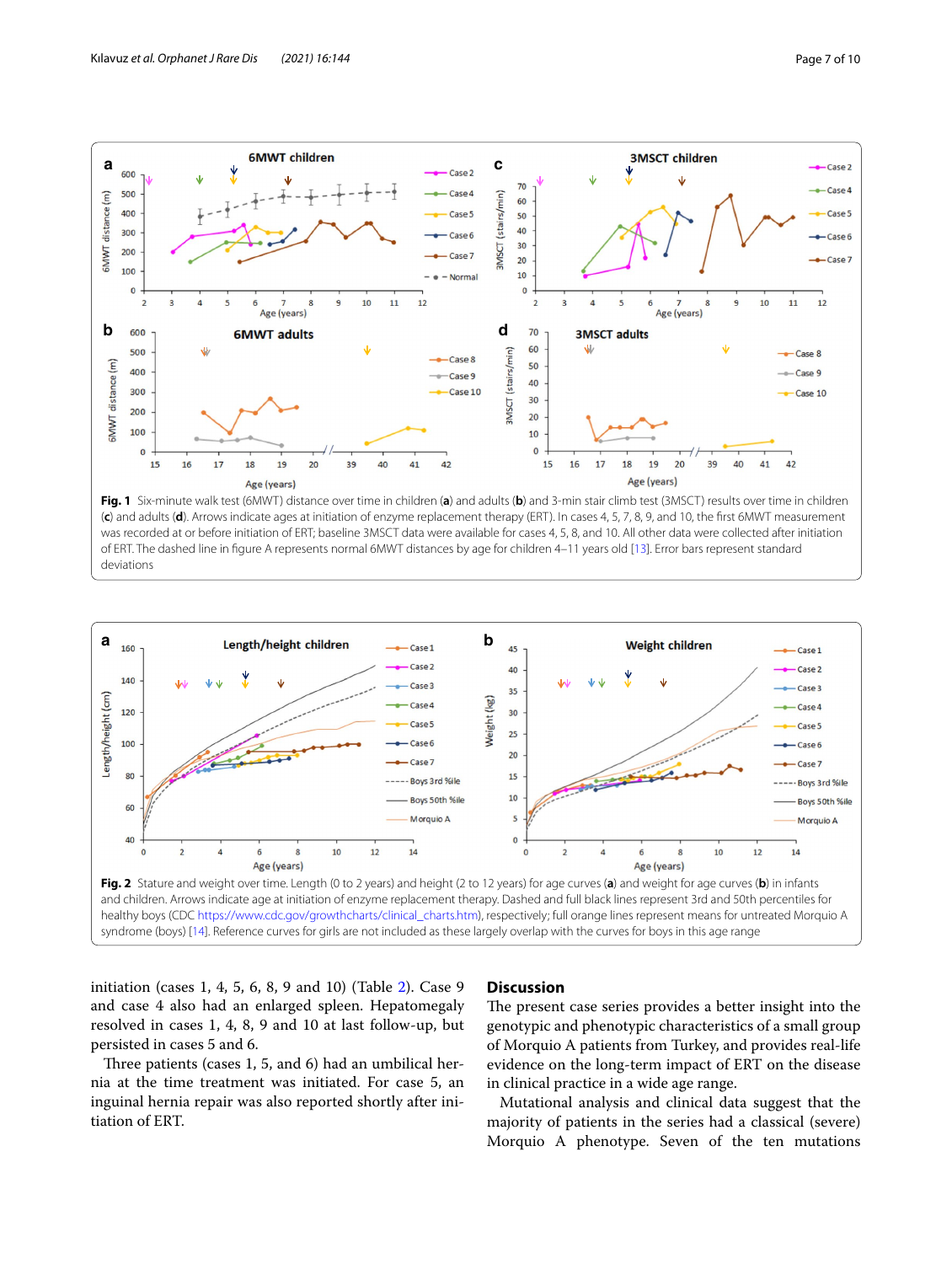reported in our case series have been described in previous publications  $[16–20]$  $[16–20]$ . Three of these i.e. p.P179S (case 1),  $p.W141R$  (case 7), and  $p.Q473X$  (case 9) were previously reported for Turkish patients [[16](#page-9-7)[–18](#page-9-9)], whereas p.C308R (case 3), p.L36P (case 4), p.R90W (case 5), and p.C308R (case 8) have been described in other countries [\[19,](#page-9-10) [20\]](#page-9-8). All these mutations have been associated with a classical phenotype, except L36P, which was linked to non-classical disease [[16–](#page-9-7)[20](#page-9-8)]. Our data support these genotype–phenotype correlations. In accordance with a classical Morquio A phenotype, cases 1 and 3 showed early onset of disease (before 2 years of age), including corneal clouding and skeletal dysplasia, and cases 5, 7, 8, and 9 showed short stature, poor mobility, skeletal dysplasia, corneal clouding, cardiac valve disease, and restrictive and obstructive respiratory disease. Case 4 showed less severe growth impairment, minimal corneal clouding, no ENT abnormalities, and minimal cardiac abnormalities, confrming a non-classical phenotype. To our knowledge, phenotypes associated with the mutations of case 2 (p.V141R), case 6 (p.R219X), and case 10 (p.E450K) have not been previously described in the literature. Based on their stature and clinical characteristics at initiation of ERT, cases 2, 6 and 10 can probably be classifed as having a classical phenotype.

As could be expected based on the progressive natural history of Morquio A syndrome, the three adults in the case series showed more severe disability than the children. Endurance in the 6MWT and 3MSCT was most severely impaired in the adults, confrming fndings from the Morquio A Clinical Assessment Program (MorCAP) natural history study, which show a decrease in these measures over time  $[21]$ . The adult patients also showed the greatest deviations from normative height and weight curves, confrming natural history data [\[2](#page-8-1), [22](#page-9-12)]. In addition, they appeared to have more severe musculoskeletal, cardiorespiratory, and neurological manifestations than the younger patients. Corneal clouding, hearing impairment and skeletal and joint abnormalities (mainly kyphosis, pectus carinatum, and joint laxity) were also commonly observed in the younger patients, including the two infants, stressing the importance of these manifestations in the early diagnosis of Morquio A syndrome. Whereas most children had conductive hearing loss, sensorineural hearing loss was reported for two of three adults, suggesting development of conductive hearing loss (due to otitis media) in the early disease course, and mixed or sensorineural hearing loss later in life, as also reported for MPS II [\[23\]](#page-9-13).

Overall, the longitudinal data after initiation of ERT suggest an impact of treatment on the progression of some clinical manifestations. The endurance outcomes appear to largely confrm published data. In line with

the pivotal elosulfase alfa clinical trial [\[10](#page-9-2)], the adult patients showed a stabilization in endurance after initiation of treatment for up to 3 years. In the children, overall endurance also appeared to stabilize or improve over time. The most relevant findings in the infants were related to growth. Despite their classical phenotype, cases 1 and 2 showed slight increases in height z-scores after treatment initiation at 1.8 and 2.1 years of age and maintained a length/height within normal limits (z-scores -0.63 and -1.8) up to around 3 and 6 years of age, respectively. In older children, who initiated ERT between 3.4 and 7.1 years of age, height was already signifcantly below normal at baseline and further deviated from normal growth curves after treatment initiation.

Our growth data in the two infants are remarkable given the progressive deviation from normal growth curves after 2 years of age described for untreated patients with Morquio A syndrome  $[2, 14, 22]$  $[2, 14, 22]$  $[2, 14, 22]$  $[2, 14, 22]$  $[2, 14, 22]$ . These observations are particularly relevant considering the very limited data currently available for Morquio A patients starting ERT at this early age [\[22](#page-9-12), [24,](#page-9-14) [25\]](#page-9-15). Our data confrm recent fndings from a study of two siblings with Morquio A starting ERT at the ages of 54 months and 11 months. Over 4.5 years of treatment, growth of the youngest sibling deviated less from the norms than that of the older sibling, although a signifcant growth retardation was still seen after 2 years of age [[24\]](#page-9-14). Other studies showed mixed results [[22](#page-9-12), [25\]](#page-9-15). A clinical study including 15 patients starting ERT at  $<$  5 years of age also showed a trend towards improved growth versus untreated patients from the MorCAP study, although no increase in the mean z-score over time [[22\]](#page-9-12). Another recent study including 12 patients starting ERT before 5 years of age, showed no efect of ERT on growth [\[25](#page-9-15)]. It is not clear why these studies have conficting results. However, it should be noted that most patients that were included in both studies were older than 2 years when treatment was initiated. Together with our fndings, the published data suggest that starting ERT very early in life can reduce, though not prevent, growth retardation in Morquio A patients. The earlier treatment is started, the better growth outcomes appear to be, although other factors such as genotype are also likely to have an impact. These findings support the international recommendation of starting treatment for Morquio IVA patients as early as possible [[7\]](#page-8-4).

The impact of (early) treatment initiation on other clinical manifestations was more difficult to determine. Apart from normal growth, case 2 also maintained normal joint range of motion and showed improvements in kyphosis and corneal clouding after 3.7 years of treatment. However, skeletal abnormalities continued to progress in the other cases after treatment initiation, although joint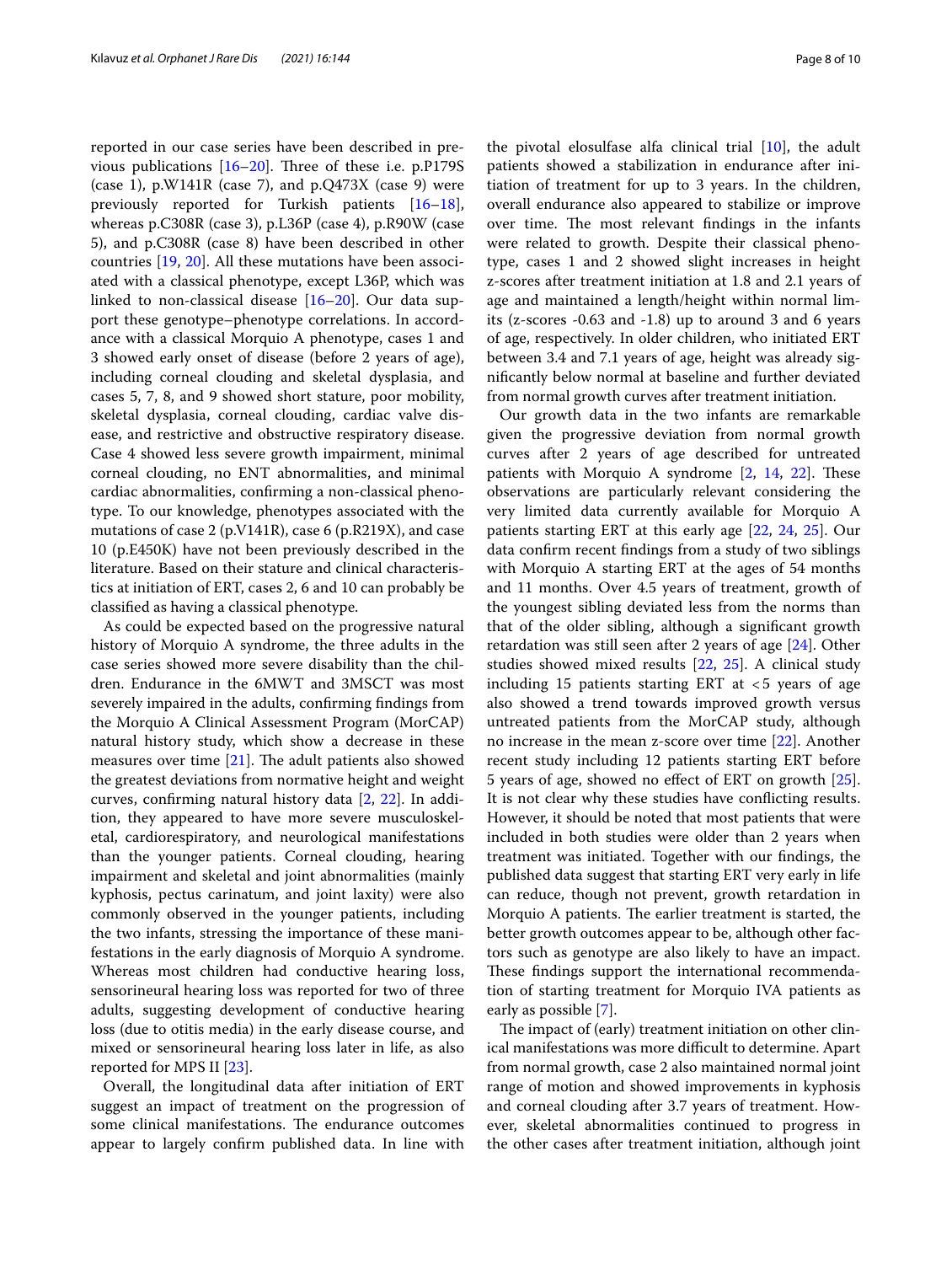range of motion remained stable in all patients. Also, none of the other patients showed improvements in corneal clouding or vision, except case 1 in whom corneal clouding resolved after 0.8 years of ERT. The case series did not suggest a positive impact of ERT on cardiac function, with three patients showing a deterioration over time and the others showing no progression..

In conclusion, our case series provides real-life data on the natural history of Morquio A syndrome in patients from Turkey starting treatment with elosulfase alfa at different ages. Overall, our data appear to confrm clinical trial results showing a long-term stabilization of endurance after treatment initiation across ages [[10](#page-9-2)]. In addition, growth data in the youngest patients suggest that very early intervention optimizes growth outcomes. This result provides support that a prompt diagnosis of this rare disease Morquio A, combined with the earliest initiation of ERT, would provide children the greatest potential improvement in health outcomes. Larger studies with long-term follow-up in infants are required to confrm these fndings and to determine the long-term impact of early treatment initiation on other outcomes.

#### **Abbreviations**

3MSCT: 3-min stair climb test; 6MWT: 6-min walk test; CDC: Centers for Disease Control and Prevention; EMG: Electromyogram; ENT: Ear-nose-throat; ERT: Enzyme replacement therapy; GAGs: Glycosaminoglycans; GALNS: N-acetylgalactosamine-6-sulfatase; IQ: Intelligence quotient; KS: Keratan sulfate; MorCAP: Morquio A Clinical Assessment Program; MPS: Mucopolysaccharidosis; MRI: Magnetic resonance imaging; SD: Standard deviation; uKS: Urinary keratan sulfate; WAIS: Wechsler Adult Intelligence Scale; WISC-R: Wechsler Intelligence Scale Revised test.

#### **Supplementary Information**

The online version contains supplementary material available at [https://doi.](https://doi.org/10.1186/s13023-021-01761-0) [org/10.1186/s13023-021-01761-0](https://doi.org/10.1186/s13023-021-01761-0).

<span id="page-8-5"></span>**Additional fle 1:** Length/height and weight z-scores at initiation of enzyme replacement therapy (ERT) and last follow-up. Description of data: Z-scores were calculated based on Centers for Disease Control and Prevention (CDC) growth charts [\(https://peditools.org/growthinfant/index](https://peditools.org/growthinfant/index.php) [.php](https://peditools.org/growthinfant/index.php) for patients 0–2 years of age and [https://peditools.org/growthpedi](https://peditools.org/growthpedi/index.php) [/index.php](https://peditools.org/growthpedi/index.php) for older patients). Body mass index (BMI) percentiles were calculated using [https://www.cdc.gov/healthyweight/bmi/calculator](https://www.cdc.gov/healthyweight/bmi/calculator.html) [.html](https://www.cdc.gov/healthyweight/bmi/calculator.html) for patients 2–20 years and [https://www.cdc.gov/healthyweight/](https://www.cdc.gov/healthyweight/assessing/bmi/adult_BMI/english_bmi_calculator/bmi_calculator.html) [assessing/bmi/adult\\_BMI/english\\_bmi\\_calculator/bmi\\_calculator.html](https://www.cdc.gov/healthyweight/assessing/bmi/adult_BMI/english_bmi_calculator/bmi_calculator.html) for adults > 20 years.

#### **Acknowledgements**

The authors are grateful to MonitorCRO for collecting the clinical data from the medical records and Ismar Healthcare NV for their assistance in the writing of this manuscript, which was funded by BioMarin Pharmaceutical Inc., Novato, CA, USA.

#### **Authors' contributions**

HNÖM, SK, SB, DK, and FDB were involved in surgical and medical practices; HNÖM, SK, SB, DK, FDB, SE, HTB, MD, and AB were involved in data collection and processing; HNÖM and SK analyzed and interpreted the results. All authors read and approved the fnal manuscript.

#### **Funding**

This work was supported by BioMarin Pharmaceutical, Inc. However, BioMarin was not involved in the data collection or writing process.

#### **Availability of data and materials**

The datasets used and/or analyzed during the current study are available from the corresponding author on reasonable request.

#### **Declarations**

#### **Ethics approval and consent to participate**

The study was approved by the Ethics in Research Committee of Çukurova University Faculty of Medicine, Adana, Turkey (approval number: 2020/96–01). All patients provided consent to participate in the study (Approval number: 2019/85–58).

#### **Consent for publication**

All patients provided consent to publish clinical data.

#### **Competing interests**

The authors declare that they have no competing interests.

#### **Author details**

<sup>1</sup> Division of Pediatric Metabolism and Nutrition, Department of Pediatrics, Faculty of Medicine, Çukurova University,, Adana, Turkey.<sup>2</sup> Department of Physical Medicine and Rehabilitation, Faculty of Medicine, Çukurova University, Adana, Turkey. 3 Division of Pediatric Cardiology, Department of Pediatrics, Faculty of Medicine, Çukurova University, Adana, Turkey. 4 Department of Radiology, Faculty of Medicine, Çukurova University, Adana, Turkey.<br><sup>5</sup> Department of Ear, Nose and Throat Diseases, Faculty of Medicine, Çukurova University, Adana, Turkey. 6 Medical Genetics Department of Medical Faculty, Cukurova University AGENTEM (Adana Genetic Diseases Diagnosis and Treatment Center), Adana, Turkey.<sup>7</sup> Division of Pediatric Metabolism and Nutrition, Department of Pediatrics, Faculty of Medicine, Çukurova University, 01130 Sarıçam, Adana, Turkey.

# Received: 5 November 2020 Accepted: 25 February 2021

#### **References**

- <span id="page-8-0"></span>1. Hendriksz CJ, Harmatz P, Beck M, Jones S, Wood T, Lachman R, Gravance CG, Orii T, Tomatsu S. Review of clinical presentation and diagnosis of mucopolysaccharidosis IVA. Mol Genet Metab. 2013;110:54–64.
- <span id="page-8-1"></span>2. Harmatz P, Mengel KE, Giugliani R, Valayannopoulos V, Lin SP, Parini R, Guffon N, Burton BK, Hendriksz CJ, Mitchell J, Martins A, Jones S, Guelbert N, Vellodi A, Hollak C, Slasor P, Decker C. The Morquio A Clinical Assessment Program: baseline results illustrating progressive, multisystemic clinical impairments in Morquio A subjects. Mol Genet Metab. 2013;109:54–61.
- <span id="page-8-2"></span>3. Hendriksz CJ, Giugliani R, Harmatz P, Lampe C, Martins AM, Pastores GM, Steiner RD, Leão Teles E, Valayannopoulos V. Design, baseline characteristics, and early fndings of the MPS VI (mucopolysaccharidosis VI) Clinical Surveillance Program (CSP). J Inherit Metab Dis. 2013;36:373–84.
- 4. Hendriksz CJ, Al-Jawad M, Berger KI, Hawley SM, Lawrence R, Mc Ardle C, Summers CG, Wright E, Braunlin E. Clinical overview and treatment options for non-skeletal manifestations of mucopolysaccharidosis type IVA. J Inherit Metab Dis. 2012;36:309–22.
- 5. Tomatsu S, Averill LW, Sawamoto K, Mackenzie WG, Bober MB, Pizarro C, Goff CJ, Xie L, Orii T, Theroux M. Obstructive airway in Morquio A syndrome, the past, the present and the future. Mol Genet Metab. 2016;117:150–6.
- <span id="page-8-3"></span>6. Pizarro C, Davies RR, Theroux M, Spurrier EA, Averill LW, Tomatsu S. Surgical reconstruction for severe tracheal obstruction in Morquio A syndrome. Ann Thorac Surg. 2016;102:e329-331.
- <span id="page-8-4"></span>7. Akyol MU, Alden TD, Amartino H, Ashworth J, Belani K, Berger KI, Borgo A, Braunlin E, Eto Y, Gold JI, Jester A, Jones SA, Karsli C, Mackenzie W, Marinho DR, McFadyen A, McGill J, Mitchell JJ, Muenzer J, Okuyama T, Orchard PJ, Stevens B, Thomas S, Walker R, Wynn R, Giugliani R, Harmatz P, Hendriksz C, Scarpa M, Committee MPSCPS, Co-Chairs MPSCP.